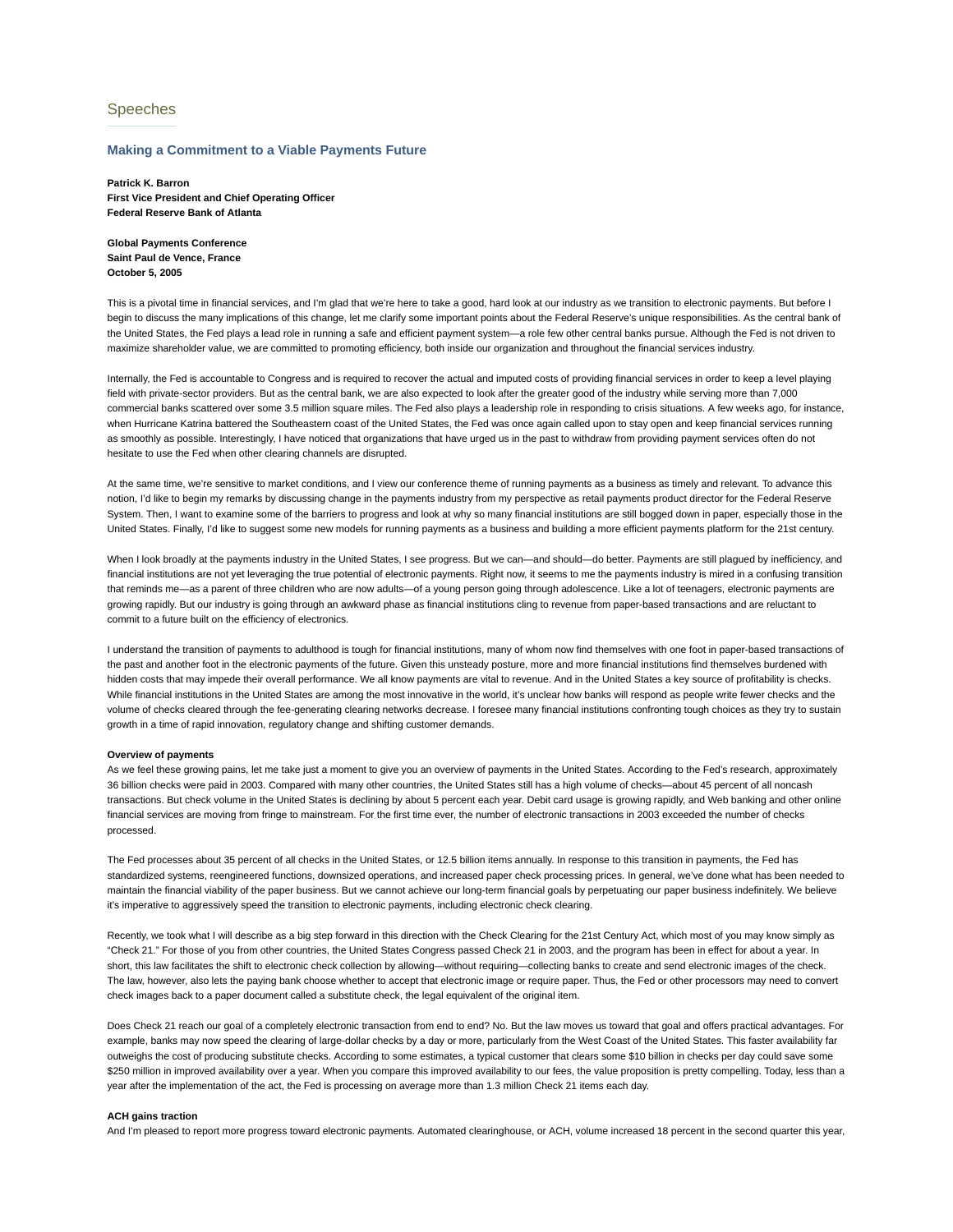compared with the same period a year earlier. Growth has gained momentum for about three years following a rule change that expanded the types of payments eligible to become ACH items. As a result, businesses may now convert checks to ACH debits at points of purchase or remittance processing locations that are sometimes called lockboxes. Last year, financial institutions converted 1.1 billion checks to ACH entries, and this year we expect the number to exceed 2 billion.

ACH technology has been here for decades, but we have continued to improve the ACH system, making it more adaptable and secure. For instance, ACH is emerging as an important provider of e-commerce. During the past year, the number of ACH Internet-initiated payments increased by nearly 40 percent. And given growing concerns about identity theft and fraud, the Fed recently introduced a new risk management service that allows financial institutions to keep a close watch on customer ACH transactions.

The advantages of ACH are more evident as the service expands. During and after Hurricane Katrina last month, for instance, the Fed's ACH system continued to function, although some banks that lost power in the region temporarily were unable to access the ACH system. But banks in the affected area quickly regained access to the ACH network and resumed electronic payments. By contrast, paper methods of payment were far more problematic. Weeks after the storm, some banks were still trying to recover and sort checks. Wet and contaminated checks were a serious problem that we managed to resolve by enabling paper check conversion to electronic ACH payments.

So I would say ACH has good traction in the United States, and we're using our electronic payments network to try to lower barriers to some of our key trading partners. International payments are growing, but sending money across borders is still too costly, and the process can be lengthy. Fees for international payments vary widely. Large banks in the United States charge consumers anywhere from \$20 to \$40 for overseas transactions and similar amounts for euro-denominated checks. In response, the Fed has extended our low-cost ACH service from the United States into Europe and Canada, and we've been developing an ACH service south of our border that we're calling Directo a Mexico. We believe that ACH in Mexico has great potential, and we'll have a chance to discuss this topic further during our panel on international payments later in the conference.

We've learned a lot since the heady days of the 1970s-back when we naively thought we were approaching a checkless society. But now we know that developing the technology is just a first step and not the endgame. In hindsight, I think we better appreciate the challenge of convincing the marketplace to adopt electronic payments. And this lesson comes through in a book from a couple of years ago titled "The Slow Pace of Fast Change." The author's main idea is, "Technology almost always deceives us into thinking that we are going to progress further than the fragmented reality of the market will allow." So, for example, it took a long time for the personal digital assistant to become an alternative to the paper calendar and black book for contact information. And then, finally, many years after the technology was available and affordable, people began to put away their old Rolodexes and began to organize their lives with the aid of electronic tools such as the Palm Pilot or Blackberry—a device that's at my side just about wherever I go. In fact, my wife refers to my Blackberry as my girlfriend.

#### **Adding to the flow of paper**

My point is, innovation is an unpredictable thing, and it can take time—maybe decades—for the market to embrace even the most promising technologies. Our financial services industry in the United States gives another example of the slow pace of fast change. We enjoy all sorts of new products and services. But millions of consumers and businesses persist in their long-standing habit of writing paper checks, and it seems to me that many financial institutions policies promote this counterproductive behavior.

Don't get me wrong. There's nothing wrong with writing checks. Indeed, checks provide certain advantages, especially for business-to-business transactions that need paper documentation. But looking at the big picture, our migration to electronic payments becomes problematic if banks persist in adding to the flow of paper. Some financial institutions clearly depend on a paper-based business model that involves charging customers fees for insufficient funds on paper checks or by capitalizing on float, which is the time required to settle and return a paper check to the originating bank. While this model may generate short-term profits, I would contend that a strategy that depends on revenue from a shrinking market such as paper checks does not enhance an organization's long-term intrinsic value. In fact, float as a source of revenue could well be eliminated sooner rather than later as Check 21 speeds collection in remote locations.

With this backdrop, I must admit that I am continually astonished by the number of financial institutions in the United States that continue to offer free checking. I understand the need to increase customer "stickiness." But the cold, hard truth is that check volume will continue to erode, and at some point customers who have grown accustomed to so-called free paper checking services may be in for a rude awakening. To accelerate the move to less resource-intensive electronic solutions, I believe that banks will have to begin passing along to their customers the true costs of paper processing.

Let me illustrate my point. I remember when I used to pay 15 cents for each check cashed, and it seems to me that day may once again return, perhaps in the form of a new type of fee, similar to the fuel surcharges that are more and more common in the United States. For our part, the Fed has been raising paper prices significantly in recent years while offering more attractive prices on electronic services. The longer banks wait to adjust prices to reflect the real costs in the marketplace, the more painful this transition will be for the customer.

In addition to unleashing the invisible hand of the marketplace, banks could respond to our changing environment in other ways. To begin with, I would recommend taking a good hard look at your entire organization to find opportunities—however small—to lessen duplication and improve the payments process. Without efficient back-end payments, new products and innovation will prove difficult and expensive to implement.

#### **Breaking down silos**

According to the Economist Intelligence Unit, more than three out of every four banks are organized along product lines. But this silo-based organizational approach may cause problems during periods of rapid change, especially when your customers must decide for themselves which silo they need to contact. From mortgage lending to consumer finance to credit cards, vertical product silos are easily viewed independently. But it's often hard to know when these silos operate at crosspurposes. If this problem sounds familiar, you may want to get a better view of what payments mean to the overall performance. For many organizations, it makes sense to hire a payments czar who is responsible for developing the big picture and forcing the institution to look at overall profitability. Today, many of these so-called czars are support positions—not senior management positions that are empowered to resolve disagreements that would address the needs for the entire organization.

Although I hesitate to cite the Fed as an example because our situation is unique, it might be helpful to share with you how we have responded to these challenges. The Fed's Retail Payments Office, or RPO, which is based in Atlanta, has some responsibilities that you might liken to a payments czar within the Federal Reserve System. Over the years, the Fed empowered the RPO with profit-and-loss responsibility and oversight for strategy for the ACH and check processing services of the Reserve Banks, which now operate under the RPO's umbrella. As local districts don't report to us in the conventional sense, this oversight job at times resembles